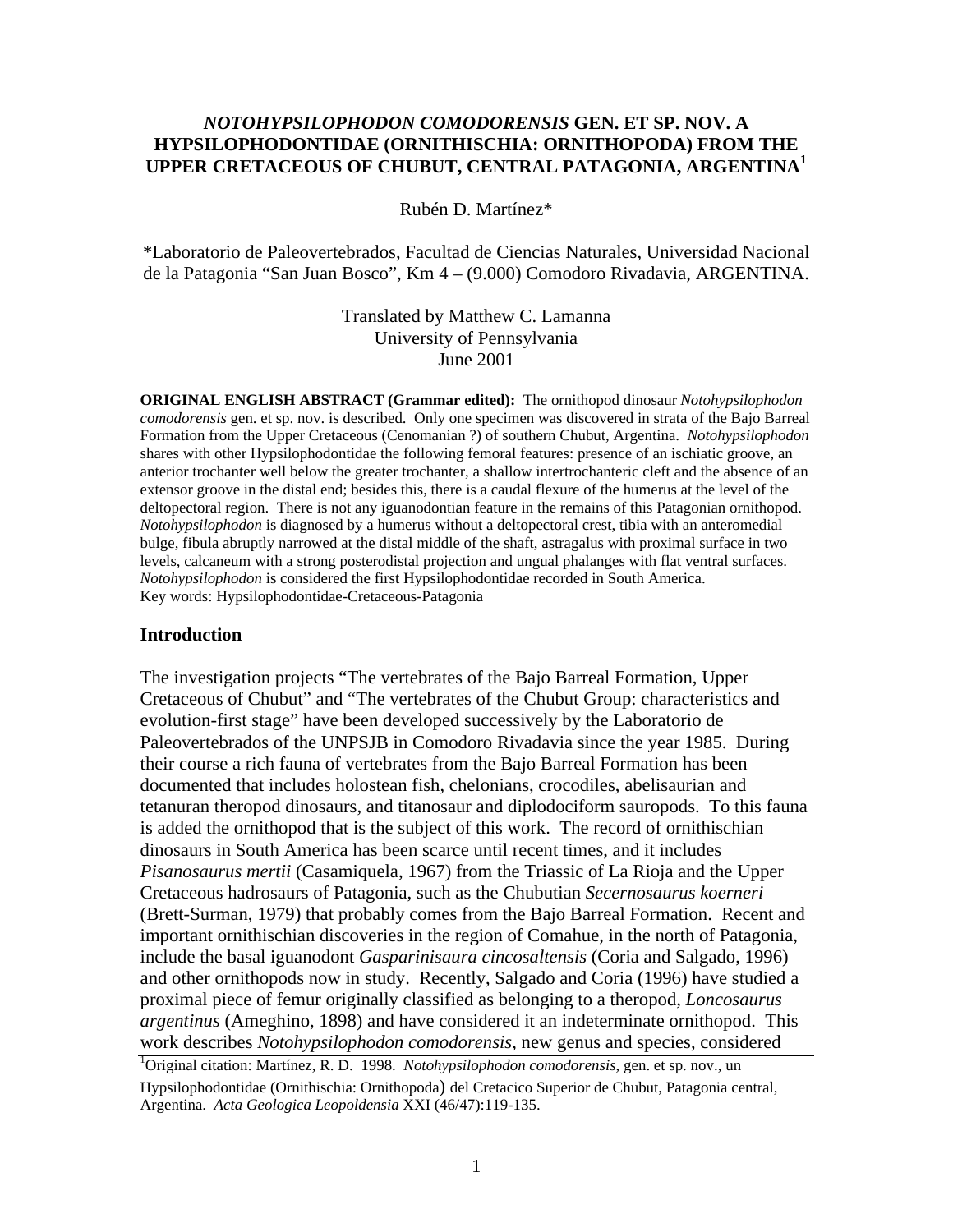here as the first Hypsilophodontidae (Sues and Norman, 1990) from South America. The material comes from the Bajo Barreal Formation, belonging to the Chubut Group. The age of the Chubut Group is controversial although there is major agreement in assigning it to the Upper Cretaceous: Senonian (Huene, 1929; Sciutto and Martínez, 1994), Maastrichtian (Menéndez, 1959); Senonian-pre-Maastrichtian (Bonaparte and Gasparini, 1979). Older ages have been suggested by Lesta and Ferello (Valanginian - lower Senonian, 1972) and Lesta et al. (Barremian-Campanian, 1980). The faunal assemblage documented to the present in the Bajo Barreal Formation, especially the sauropods, indicates a possible Cenomanian age to the author. The Chubut Group is constituted, from older to more modern, by the Matasiete (Aptian), Castillo, Bajo Barreal and Laguna Palacios (Upper Cretaceous) formations (Sciutto and Martínez, 1994). ABBREVIATIONS: UNPSJB-Pv = Univerisidad Nacional de la Patagonia "San Juan Bosco" – Paleovertebrados.

#### **Systematic Paleontology:**

ORNITHISCHIA Seeley, 1888 ORNITHOPODA Marsh, 1871 HYPSILOPHODONTIDAE Dollo, 1882 *Notohypsilophodon* gen. nov. *Notohypsilophodon comodorensis* gen. et sp. nov.

**Derivatio nominis:** From the Greek "noto" southern; "hypsos" high; "lophos", crest; "odous", tooth.

#### **Type species:** *Notohypsilophodon comodorensis* sp. nov.

**Diagnosis:** Humerus without deltopectoral crest, tibia with an anteromedial enlargement in the proximal end, fibula with an abrupt narrowing in the shin, astragalus with the proximal surface displaced in two levels, calcaneum with a marked posterodistal projection, and ungual phalanges of the foot with flat ventral surfaces.

#### *Notohypsilophodon comodorensis* sp. nov.

HOLOTYPE: UNPSJB-PV 942, a partial skeleton that includes vertebrae (4 cervical, 7 dorsal, 4 sacral, and 6 caudal), fragments of 4 ribs, left scapula (incomplete), right coracoid, right humerus, both ulnae, left femur (incomplete), right tibia, left tibia (incomplete), left fibula, right fibula (incomplete), right astragalus, left calcaneum, and 13 pedal phalanges (3 unguals).

TYPE LOCALITY: 28 kilometers to the NE of the town of Buen Pasto, in south-central Chubut Province, central Patagonia, Argentina (Fig. 1).

HORIZON: Bajo Barreal Formation, upper part of the lower member (J. Sciutto, pers. comm.); Upper Cretaceous (Cenomanian?).

DIAGNOSIS: The same as that of the genus.

**Derivatio nominis:** in reference to the city of Comodoro Rivadavia, the first in Patagonia to sustain a fossil vertebrate investigation team.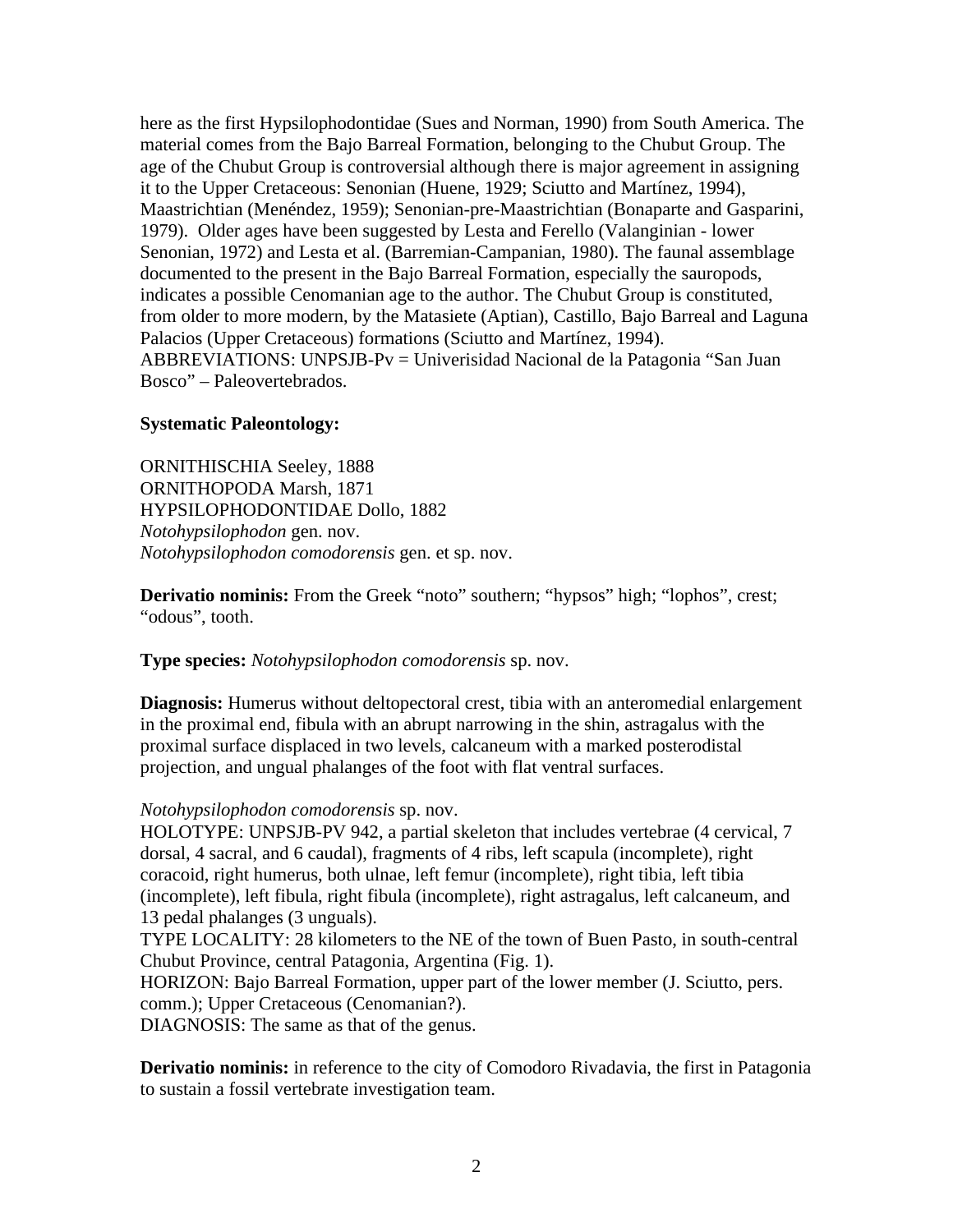## **Description**

The genera *Lesothosaurus* (Galton, 1978), *Thescelosaurus* (Gilmore, 1913), *Othnielia* (Galton, 1977), *Fulgurotherium* (Huene, 1932), *Yandusaurus* (He, 1979), *Hypsilophodon* (Huxley, 1869), *Tenontosaurus* (Ostrom, 1970), *Dryosaurus* (Marsh, 1894), *Valdosaurus* (Galton, 1977), *Gasparinisaura* (Coria and Salgado, 1996b) and *Kangnasaurus* (Haughton, 1915) have been used for comparison.

## **Vertebral Column**

Four cervical vertebrae have been preserved, of which only two conserve part of the neural arch. The centra are amphiplatyan as in *Yandusaurus*. The middle cervicals (Fig. 2) have an anterior articular surface of pentagonal contour with the vertex located ventrally; the posterior articular face is semicircular. The ventral keel and the parapophyses are similar to those of other hypsilophodontids. The prezygapophyses are strongly projected and have large and rounded articular sides as in *Hypsilophodon* and *Yandusaurus*. The suture between the neural arch and the centrum is very marked. The neural spine seems to have been weak. The neural canal is very large. The dorsal vertebrae have smoothly amphicoelous centra, with the form of an hourglass and longitudinal rugosities in their ventral articular borders; only one preserves the neural arch (Fig. 3), where it is observed that the diapophyses were proportionally long and at their base, posteriorly, there is a wide hollow. The prezygapophyses are rounded and large and the neural spine is weak. The sacral vertebrae (Fig. 4, a and b) are similar to those of other hypsilophodontids, with wide, lengthened, and amphiplatyan centra, and with very well marked ventral intervertebral sutures. 5 sacral vertebrae in two groups of 3 fused anterior vertebrae and 2 more posterior vertebrae, also fused, respectively, have been preserved. In the first group there are remains of neural arches and of the last neural spine that is anteroposteriorly lengthened and laterally compressed. Part of the second sacral rib of the right side has been preserved that is very thick, more so than in *Hypsilophodon* or *Dryosaurus*. The caudal vertebrae have somewhat amphicoelous centra and they stand out in their possession of a characteristic longitudinal ventral furrow (Fig. 5) as in *Gasparinisaura*, at least in the anterior caudals. In the anterior and posterior ventral articular borders smooth articular surfaces for the haemal arches are observed. None of the caudals preserves the neural arch. The proximal extremes of 4 ribs have been preserved, similar to those of other hypsilophodontids. Ossified tendons associated with *Notohypsilophodon* have not been found.

### **Pectoral Girdle And Forelimb**

Almost the entire proximal end of the left scapula (Fig. 6 a and b) has been conserved, except for the acromial process and the distal part of the blade. The bone is curved in dorsal view, with the external side convex and the medial concave. The surface to articulate with the coracoid, that is proportionally much larger than the surface for the glenoid cavity, stands out in the proximal end. Laterally, between the glenoid and coracoid articular surfaces, there is a strong notch more marked that those existing in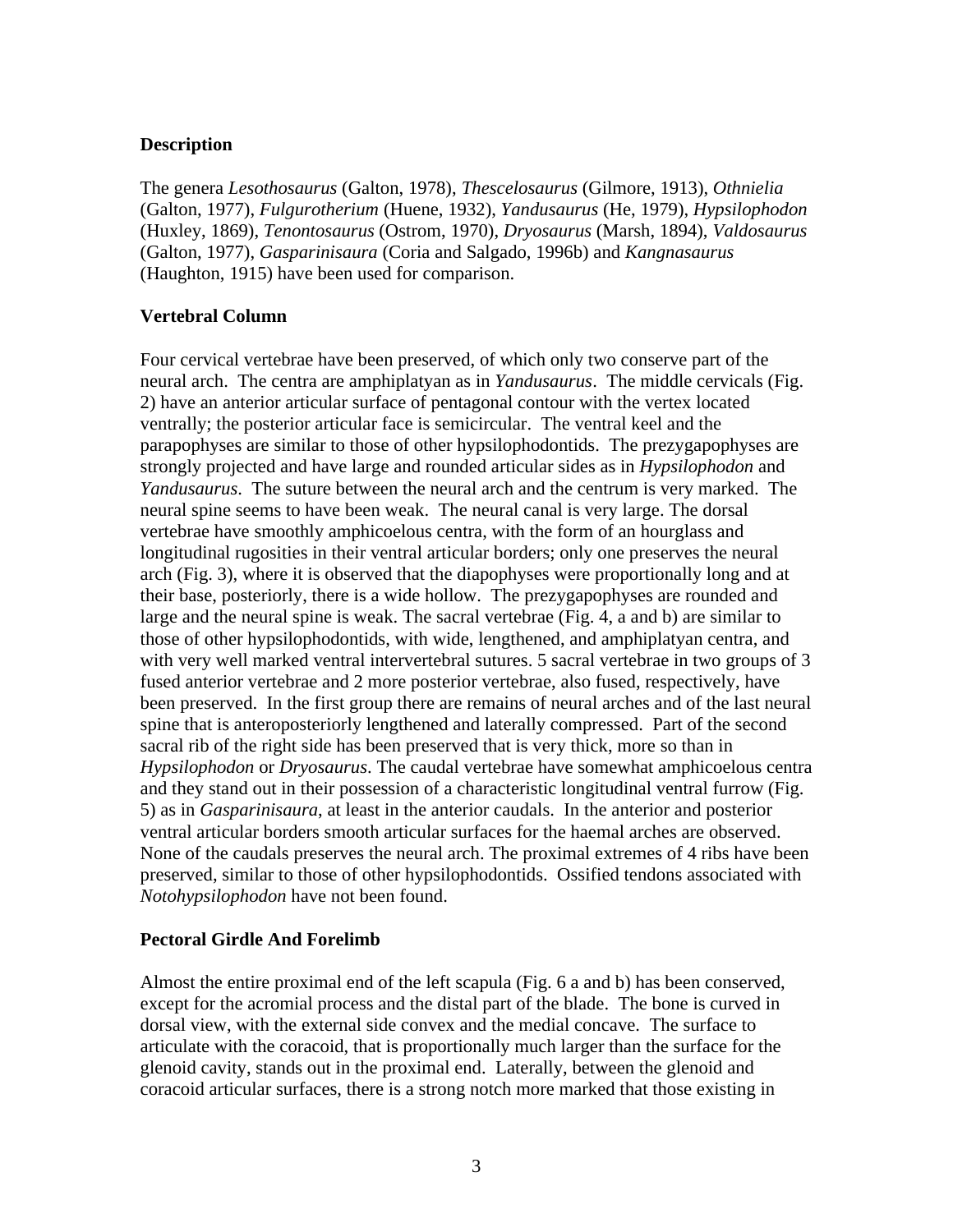*Lesothosaurus*, *Thescelosaurus*, or *Othnielia*, and similar to that present in juveniles of *Tenontosaurus* (Forster, 1990). The almost complete right coracoid (Fig. 7) is oval as in *Hypsilophodon* and *Gasparinisaura*, and has articular characteristics similar to those of the scapula. The lateral surface is smoothly convex and the medial is concave. The semilunar notch, located posteriorly under the glenoid cavity, seems to be smaller than that present in *Hypsilophodon* and *Othnielia*, but similar to that present in *Yandusaurus*.

The coracoid foramen is large. The humerus (Fig. 8) is a slender piece, and curved in anterior view as in that of *Yandusaurus multidens*. The ends are little expanded and they lack torsion between them. Proximally the humerus lacks the wide anterior depression present in *Yandusaurus* and *Dryosaurus* (Galton, 1981) and, as a prominent feature, does not have a deltopectoral crest and only possesses weak longitudinal rugosities for muscular insertion in that area. In basal Ornithischia, Hypsilophodontidae, Iguanodontia, and Hadrosauridae, a very marked deltopectoral crest exists. The humeral head has a marked middle posterior tuberosity, as in *Dryosaurus*. The distal end has an anteroposteriorly expanded radial condyle and a rounded ulnar condyle as in *Yandusaurus*. Anteriorly there is a delicate intercondylar depression, differing from *Lesothosaurus*, *Dryosaurus*, and *Yandusaurus*. The posterior groove is very marked. At the level of the deltopectoral area, medially and laterally, a smooth caudal flexion of the humerus is observed, like the one mentioned by Weishampel and Heinrich (1992) for Hypsilophodontidae.

The ulna (Fig. 9) is a slender bone, very similar to that of *Hypsilophodon*, with its ends slightly twisted; the proximal end is triangular, with a weak olecranon. The proximal half of the ulna is smoothly concave in medial view and convex laterally. In medial view there is a light intercondyloid depression in the moderate distal expansion.

### **Hindlimb**

The left femur (Fig. 10 a and b) is represented by its proximal and distal extremes. Proximally, the femoral head is bulbous and there is a very marked neck between it and the greater trochanter. This last is much larger than the anterior trochanter (it occupies three fourths of the trochanteric region), much more than in *Othnielia*, *Dryosaurus*, and *Gasparinisaura* and similar to that of *Hypsilophodon*. The anterior trochanter does not reach the level of the greater trochanter as in *Yandusaurus*, *Othnielia*, and the Australian Hypsilophodontidae *Fulgurotherium* and Victorian hypsilophodontid types 1 and 3 (Rich and Rich, 1989). The intertrochanteric fissure is delicate as in *Hypsilophodon*, *Fulgurotherium*, and Victorian hypsilophodontids 1 and 3. In the base of the anterior trochanter there is a small enlargement that is a probable point of insertion for the M. iliofemoralis (Galton, 1969). In medial view, the femoral head has a smooth furrow that extends from the posterior to the anterior surface. In posterior view, the femoral head has, obliquely, a very marked ischiatic canal as in *Hypsilophodon*. Galton (1974) points out that this structure is a depression related to the ischiatic pedicel of the ilium. The distal end of the femur is notable for its lack of an anterior intercondylar furrow as in *Hypsilophodon*, *Yandusaurus*, *Othnielia*, *Fulgurotherium*, Victorian hypsilophodontid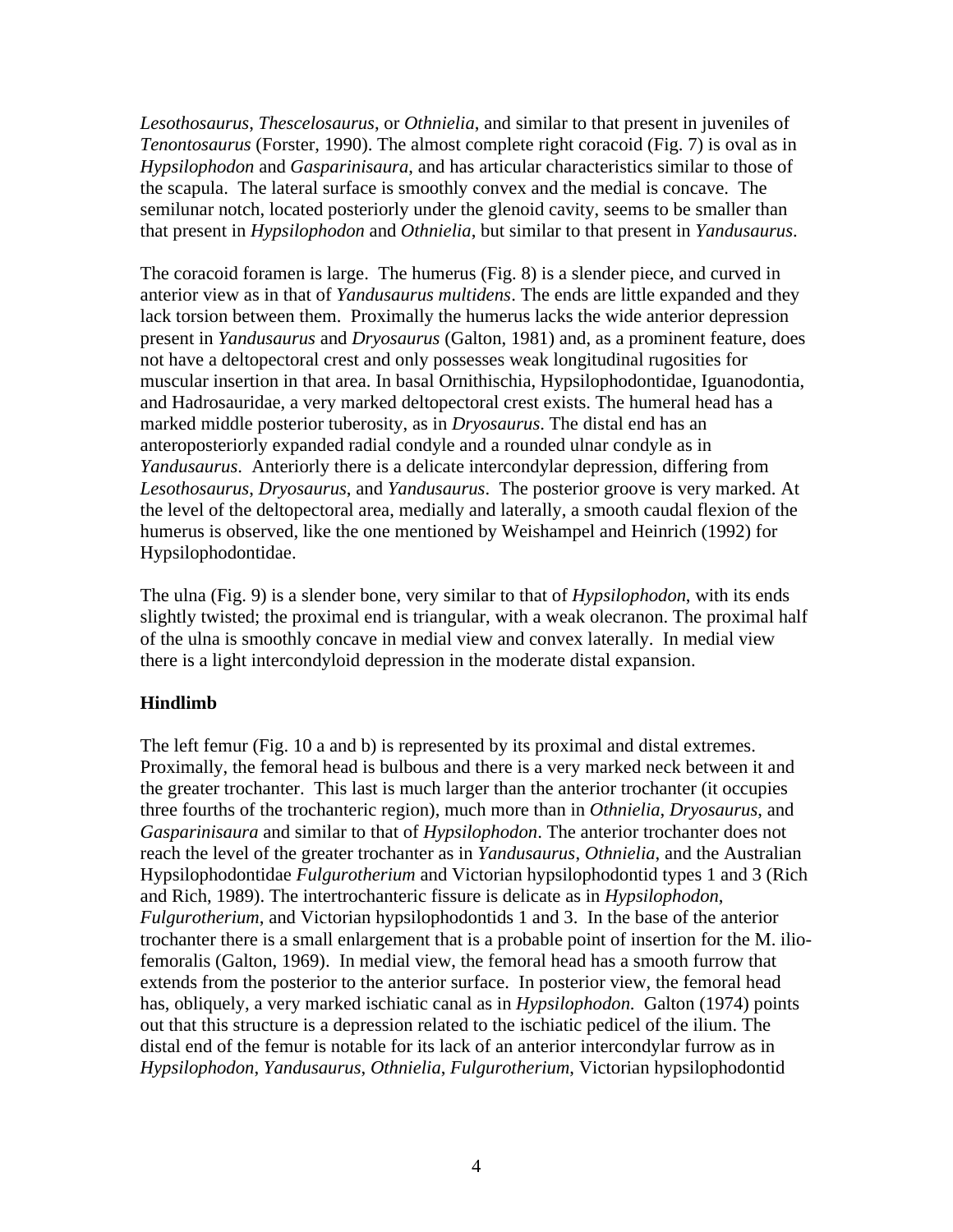type 1, and *Gasparinisaura*. The medial condyle is well developed and the lateral seems to have been small. The posterior flexor canal is well developed.

The tibia (Fig. 11 a and b) is a straight bone with the proximal end more expanded than the distal. As in *Dryosaurus* the cnemial crest is small, smoothly laterally and proximally directed, and the external condyle is robust. There is a marked anteromedial longitudinal enlargement in the proximal third of the bone; this does not exist in *Lesothosaurus*, *Thescelosaurus*, *Othnielia*, *Hypsilophodon*, *Yandusaurus*, and *Gasparinisaura*. In *Dryosaurus* this enlargement is insinuated but without the development reached in the Patagonian dinosaur. The distal end is triangular, with the external malleolus larger and projected more distally that the internal malleolus. Anteriorly there is a wide notch related to the articulation of the ascending process of the astragalus. This notch is similar to that of *Thescelosaurus* and *Yandusaurus* and different from the small notch of *Dryosaurus*. In distal view, the posterior angle of the tibia has a depression to receive the posterior part of the astragalus, that is much less defined than in *Dryosaurus*.

The fibula (Fig. 12) is a slender bone, of sigmoid contour in medial view, and that presents an abrupt anteroposterior narrowing in half of the shin that contines toward the distal extreme; on the other hand in *Lesothosaurus*, Hypsilophodontidae, Iguanodontia, and Hadrosauridae, the fibula is a bone more or less straight and regular in lateral view. The proximal end is well expanded and in medial view there is a triangular depression that becomes a flat surface at the half of the bone. The posterior angle of the proximal end is projected more proximally than the anterior angle. The distal expansion is modest and in distal view it has a semicircular contour, with the flat side in anterior view.

The incomplete astragalus (Fig. 13) is a roughly square piece, convex in distal view and concave in proximal view. The medial border is semilunar and the lateral is broken. In anterior view the small triangular ascending process stands out, similar to that of the Hypsilophodontidae. In proximal view the articular surface is situated at two levels separated by a marked difference or "step" that limits the wide surface for the internal malleolus of the tibia and the smaller, strongly concave surface for the external malleolus: this last contacts with the calcaneum and is at a level markedly lower than the medial area. In *Thescelosaurus* the proximal surface of the astragalus is divided into a high and wide sector for the internal malleolus of the tibia and a smaller area in a slightly lower level for the external malleolus; in Hypsilophodontidae, Iguanodontia, and Hadrosauridae a similar situation exists. Such an marked difference as that existing in the astragalus of *Notohypsilophodon* seems to be exclusive to the Patagonian form.

The calcaneum (Fig. 14) is a smoothly concave element in lateral view, with an edge limiting its borders. In medial view the smooth posterior oblique surface for the external malleolus of the tibia and the robust tubercle for the astragalus stand out. In proximal view the facet to articulate with the fibula is strongly concave. Distally the surface is convex with some rugosities. The most outstanding feature of the calcaneum is a marked posterodistal projection related to an amplification of the surface for the external malleolus of the tibia. This strong projection does not exist in *Thescelosaurus*,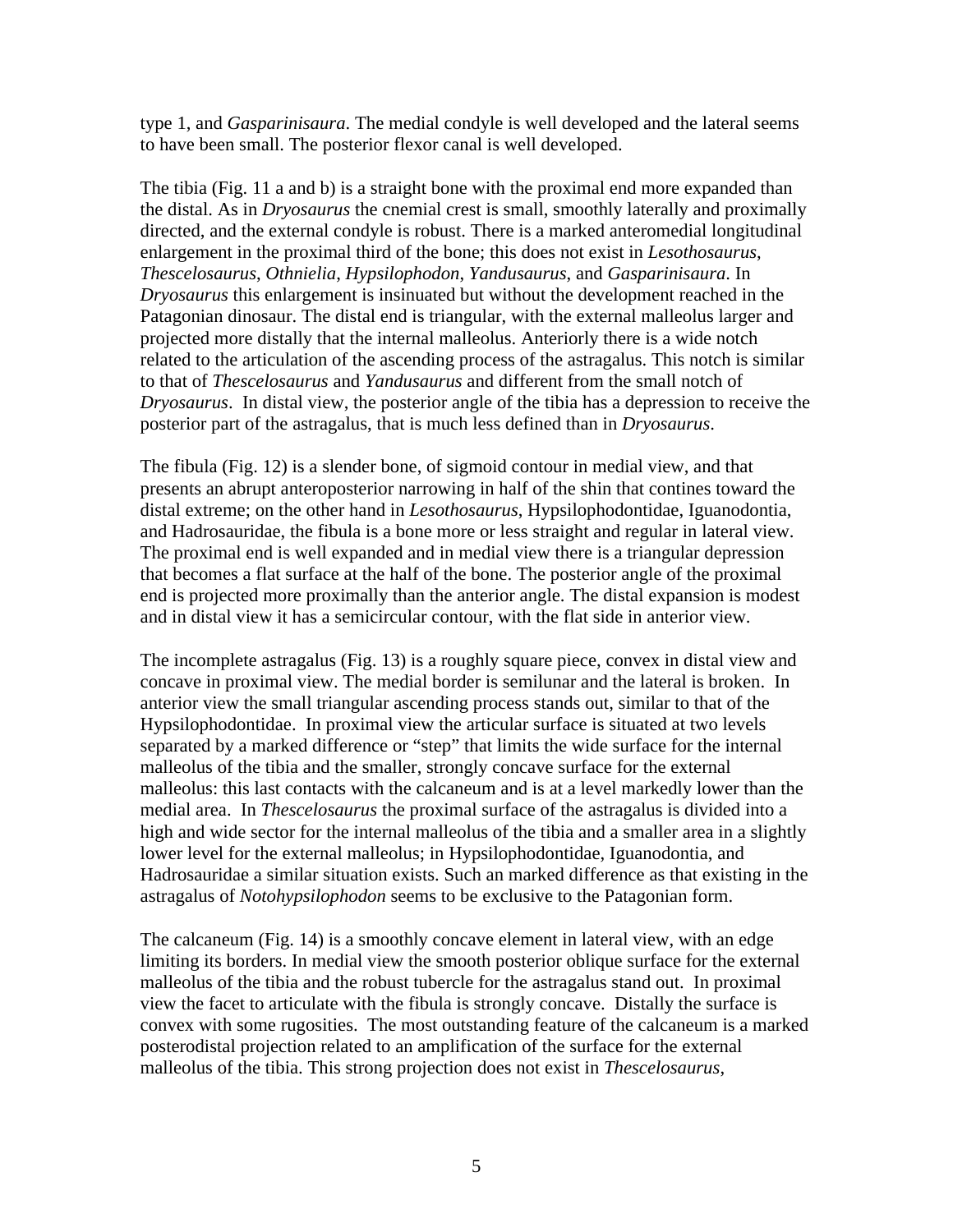*Hypsilophodon*, *Yandusaurus*, *Othnielia*, and *Tenontosaurus*, is insinuated in *Dryosaurus*, and well developed in *Kangnasaurus*.

13 phalanges belonging to the feet of *Notohypsilophodon* have been recovered. One of the proximal phalanges (Fig. 15) possesses a concave articular surface for a metatarsal and a distal articulation with two almost symmetrical condyles that have a medial depression and another lateral one, respectively. The intercondylar canal is very marked. One of the middle phalanges is proportionally short, with the proximal articular surface divided by a sagittal crest that defines two concavities. Also in proximal view the dorsal and ventral articular borders are projected proximally forming, overall dorsally, two very marked protuberances. The ungual phalanges (Fig. 16) are triangular in dorsal view and have poorly defined articular facets proximally. Laterally the grooves for the claws are well developed. The ventral surface of the ungual phalanges is flat, contrary to the curvature present in *Lesothosaurus*, *Hypsilophodon*, *Othnielia*, *Yandusaurus*, *Tenontosaurus*, *Dryosaurus*, and more derived iguanodonts.

## **Age of the Individual**

The holotype of *Notohypsilophodon* seems to have pertained to a juvenile individual since the neural arches and the vertebral centra are not fused, an immature feature according to Galton (1982), besides, the humerus does not show signs of torsion between its ends, a juvenile characteristic from Sternberg (1940).

### **Discussion**

Regrettably the remains of *Notohypsilophodon comodorensis* do not include the skull, which would have been very important for the determination of the relationships of this dinosaur within Ornithopoda. However, the good preservation of diverse postcranial material allows one to locate *Notohypsilophodon* within the family Hypsilophodontidae. The proximal end of the femur of the Chubutian ornithopod has a small anterior trochanter located at an level lower than that of the greater trochanter, as in *Othnielia*, *Fulgurotherium*, Victorian hypsilophodontid type 1, and *Yandusaurus*. In *Hypsilophodon* and iguanodonts like *Tenontosaurus*, *Dryosaurus*, *Valdosaurus* (Galton and Taquet, 1982) and others, this trochanter reaches the level of the greater trochanter. The ischiatic canal existing in the posterior face of the femoral head of *Notohypsilophodon* is very marked, as in *Hypsilophodon*, while in the iguanodonts *Tenontosaurus*, *Dryosaurus*, *Valdosaurus*, and *Gasparinisaura* it is very little developed. In the distal end of the femur of *Notohypsilophodon* an anterior intercondylar groove does not exist, as in Hypsilophodontidae and exceptionally in *Gasparinisaura*; conversely the iguanodonts *Tenontosaurus*, *Dryosaurus*, *Valdosaurus*, and others more derived have it, very markedly. Weishampel and Heinrich (1992) point out that the existence of a caudal flexure of the humerus at the level of the deltopectoral crest is a characteristic of *Yandusaurus*, *Othnielia*, *Hypsilophodon*, *Orodromeus*, and *Tenontosaurus*; on the other hand in *Heterodontosaurus*, *Camptosaurus*, and *Dryosaurus* the caudal border is primitively straight. Also in the iguanodont *Gasparinisaura* the caudal border is straight, while in *Notohypsilophodon* the smooth humeral flexion exists. In contrast to this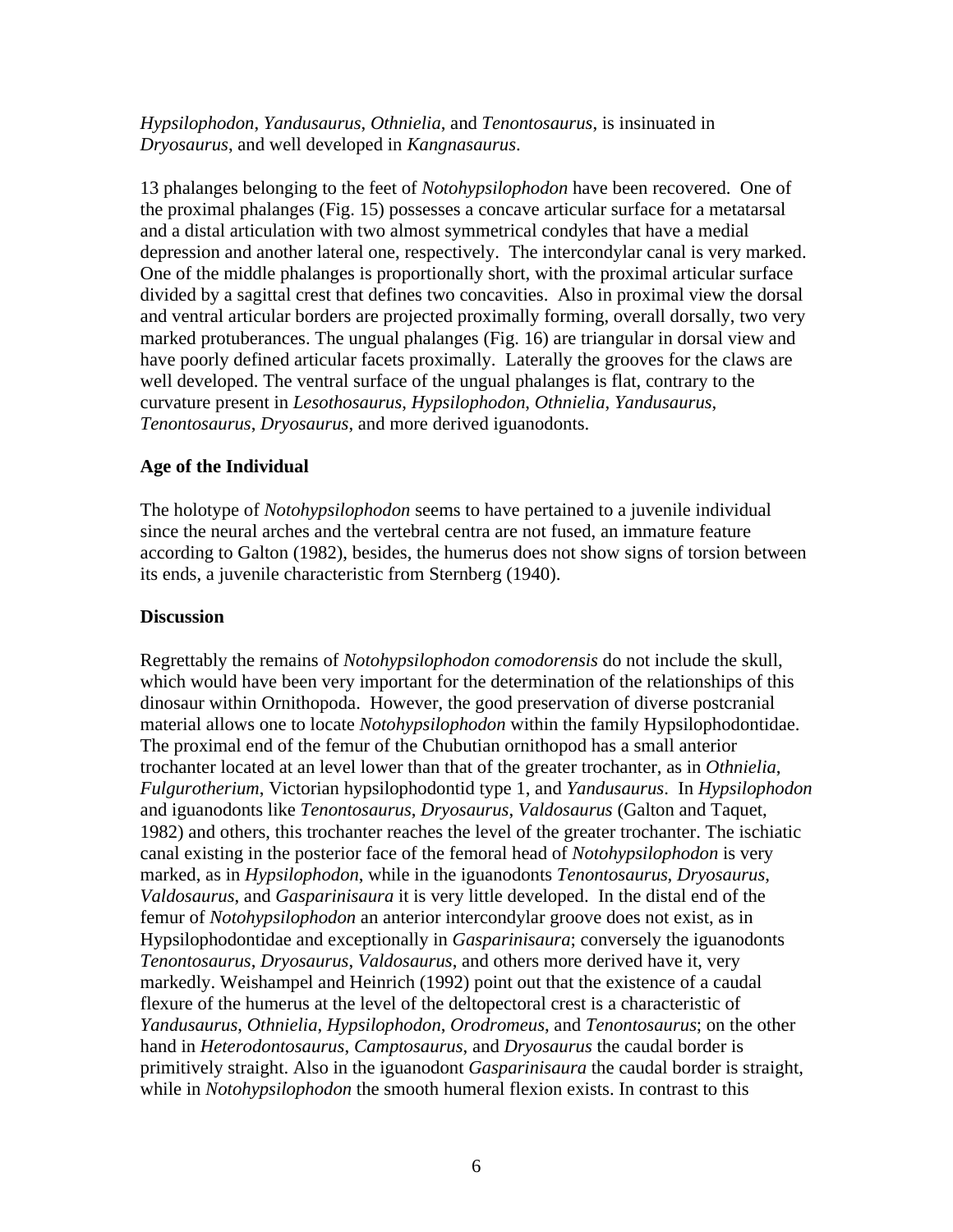combination of characters of *Notohypsilophodon*, shared with ornithopods commonly designated as Hypsilophodontidae, such as *Othnielia*, *Hypsilophodon*, *Fulgurotherium*, and *Yandusaurus* (Rich and Rich, 1989; Sereno, 1986; Weishampel and Heinrich, 1992), characteristic features of Iguanodontia are not observed in the material of the Chubutian dinosaur.

*Notohypsilophodon comodorensis* constitutes the first hypsilophodontid registered in South America and it adds, next to *Gasparinisaura cincosaltensis* and other new Iguanodontia discovered in Río Negro and Neuquén, to the growing number of ornithopods recorded in Argentina, discoveries that speak in favor of long and varied evolutionary development in South America, more than of a late migration from the Northern Hemisphere.

# **Acknowledgements**

The author is very grateful to Lic. José Ignacio Ruiz Omeñaca, of the Universidad de Zaragoza (Spain) for his valuable observations, and to Mr. Gabriel Casal for the drawings in this work. Professor Adriana Maure, Mr. César Carrizo, Profesor María E. Arce and Mr. Carlos Madeira helped efficiently in the making of the manuscript. Mr. Marcelo Luna carried out very good preparation of the fossil material and the Secretaria de Extensíon of the Facultad de Ciencias Naturales of the UNPSJB, professor Adriana Gratti, permanently supports our work. The acknowledgements extend to Dr. Thomas Rich of the Museum of Victoria in Melbourne, Australia, for his very useful replicas of Australian hypsilophodontid femora.

# **Cited Bibliography** see original publication

# **Figure Captions**

FIGURE 1: Map showing the location of the locality where *Notohypsilophodon comodorensis* was found.

FIGURE 2: Cervical vertebra of *Notohypsilophodon comodorensis* (UNPSJB-Pv 942, holotype) in anterior view. Abbreviations: E. N., neural spine; O. N., neural canal; P., parapophysis; PRZ., prezygapophysis.

FIGURE 3: Dorsal vertebra of *Notohypsilophodon comodorensis* (UNPSJB-Pv 942, holotype) in dorsal view. Abbreviations: D., diapophysis; E., neural spine; PRZ, prezygapophysis.

FIGURE 4: Sacral vertebrae of *Notohypsilophodon comodorensis* (UNPSJB-Pv 942, holotype) in posterioral (a) and ventral (b) views. Abbreviations: C. S., sacral rib; E. N., neural spine; S. I., intervertebral suture.

FIGURE 5: Caudal vertebral centrum of *Notohypsilophodon comodorensis* (UNPSJB-Pv 942, holotype) in ventral view. Abbreviation: S. V., ventral sulcus.